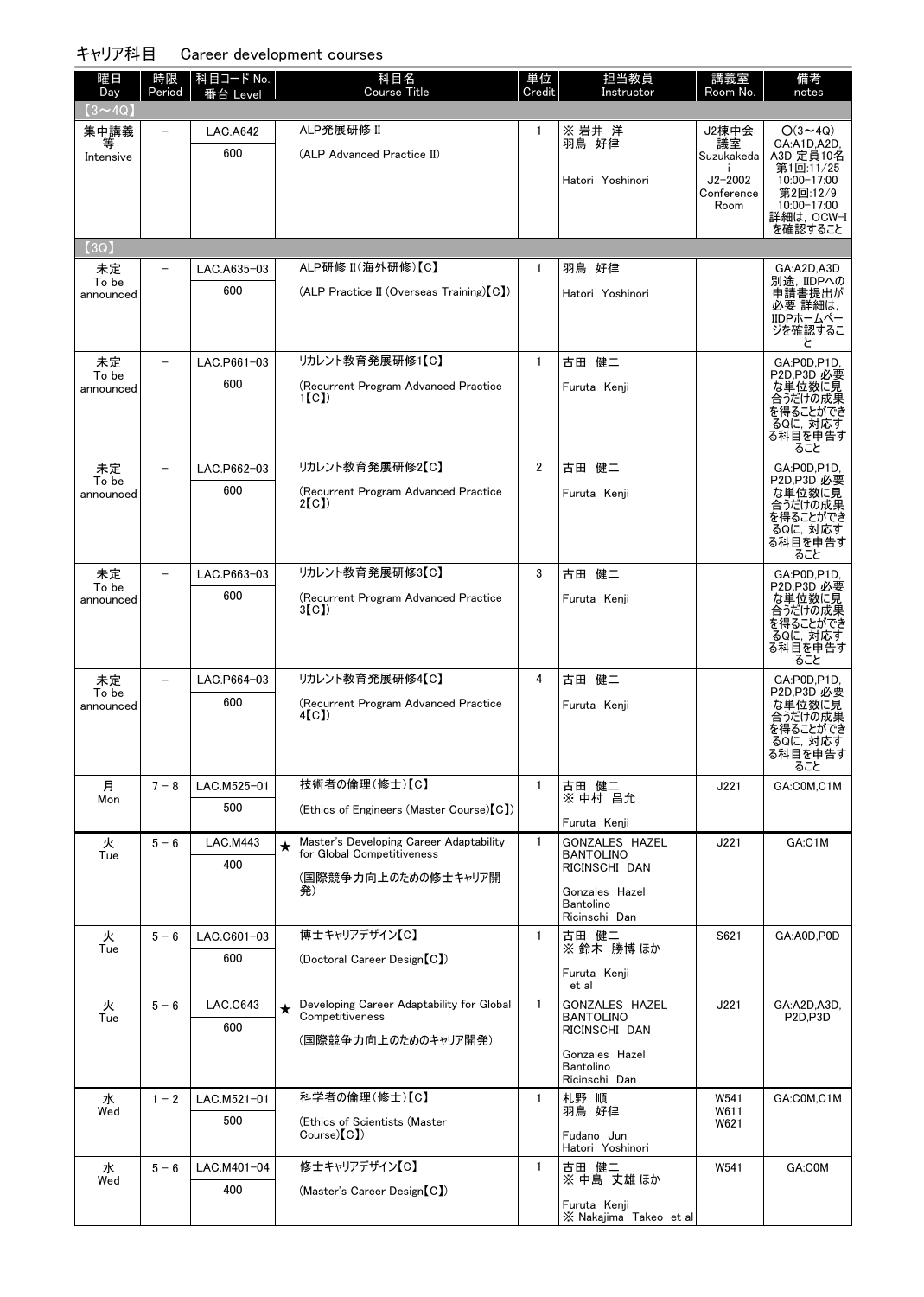| 曜日<br>Day      | 時限<br>Period      | 科目コード No.<br>i台 Level |         | 科目名<br><b>Course Title</b>                           | 単位<br>Credit | 担当教員<br>Instructor                                  | 講義室<br>Room No.              | 備考<br>notes                                       |           |
|----------------|-------------------|-----------------------|---------|------------------------------------------------------|--------------|-----------------------------------------------------|------------------------------|---------------------------------------------------|-----------|
| 3Q)            |                   |                       |         |                                                      |              |                                                     |                              |                                                   |           |
| 水<br>Wed       | $5 - 6$           | LAC.M457-01<br>400    | $\star$ | Master's Technical Writing [C]<br>(修士テクニカルライティング【C】) | $\mathbf{1}$ | RICINSCHI DAN<br>GONZALES HAZEL<br><b>BANTOLINO</b> | W241,W242                    | GA:C1M                                            |           |
|                |                   |                       |         |                                                      |              | Ricinschi Dan<br>Gonzales Hazel<br>Bantolino        |                              |                                                   |           |
| 水              | $5 - 6$           | LAC.C657-01           | $\star$ | Technical Writing [C]                                | $\mathbf{1}$ | RICINSCHI DAN<br>GONZALES HAZEL                     | W241.W242                    | GA:A1D.P1D                                        |           |
| Wed            |                   | 600                   |         | (テクニカルライティング【C】)                                     |              | <b>BANTOLINO</b>                                    |                              |                                                   |           |
|                |                   |                       |         |                                                      |              | Ricinschi Dan<br>Gonzales Hazel<br>Bantolino        |                              |                                                   |           |
| 水<br>Wed       | $7 - 8$           | <b>LAC.M511</b>       |         | 知識集約型キャリア開発                                          | $\mathbf{1}$ | ※ 吉村 譲<br>※ 浜田 高宏 ほか                                | W531                         | GA:C1M<br>平成28年度科                                 |           |
|                |                   | 500                   |         | (Smart Business Career Development)                  |              | X Yoshimura Joe<br>X Hamada Takahiro et<br>al       |                              | 目名「修士キャ<br>リア開発」                                  |           |
| 木<br>Thu       | $3 - 4$           | LAC.M413-05           |         | 修士キャリアデザイン演習【C1】                                     | $\mathbf{1}$ | 伊東 幸子<br>守島 利子                                      | I121.I123                    | GA:COM 定員<br>70名                                  |           |
|                |                   | 400                   |         | (Master's Career Design Practice [C1])               |              | Ito Sachiko<br>Morishima Toshiko                    |                              | すずかけ台7-8<br>限「修士キャリア<br>デザイン演習<br>【C2】」と同内容       |           |
| 木<br>Thu       | $5 - 6$           | <b>LAC.M448</b>       | $\star$ | Master's Critical Thinking                           | $\mathbf{1}$ | RICINSCHI DAN<br><b>GONZALES HAZEL</b>              | H <sub>101</sub>             | GA:C1M                                            |           |
|                |                   | 400                   |         | (修士クリティカルシンキング)                                      |              | <b>BANTOLINO</b>                                    |                              |                                                   |           |
|                |                   |                       |         |                                                      |              | Ricinschi Dan<br>Gonzales Hazel<br>Bantolino        |                              |                                                   |           |
| 木<br>Thu       | $5 - 6$           | <b>LAC.C648</b>       | $\star$ | <b>Critical Thinking</b>                             | $\mathbf{1}$ | RICINSCHI DAN<br>GONZALES HAZEL                     | H <sub>101</sub>             | GA:A2D,A3D,<br>P <sub>2D,P3D</sub>                |           |
|                |                   | 600                   |         | (クリティカルシンキング)                                        |              | <b>BANTOLINO</b>                                    |                              |                                                   |           |
|                |                   |                       |         |                                                      |              | Ricinschi Dan<br>Gonzales Hazel<br>Bantolino        |                              |                                                   |           |
| 木<br>Thu       | $7 - 8$           | LAC.M413-06           |         | 修士キャリアデザイン演習【C2】                                     | $\mathbf{1}$ | 伊東 幸子<br>守島 利子                                      | G114, G115                   | GA:COM 定員<br>70名                                  |           |
|                |                   | 400                   |         | (Master's Career Design Practice [C2])               |              | Ito Sachiko<br>Morishima Toshiko                    |                              | 大岡山3-4限<br>「修士キャリアデ<br>- ザイン演習<br>【C1】」と同内容       |           |
| 木<br>Thu       | $7 - 8$           | LAC.P657-02           |         | テクノロジーマネジメント実践論【C】                                   | $\mathbf{1}$ | 古田 健二                                               | H112                         | GA:P1D                                            |           |
|                |                   | 600                   |         | (Technology Management Practice [C])                 |              | Furuta Kenji                                        |                              |                                                   |           |
| 金<br>Fri       | $7 - 8$           | LAC.M402-04<br>400    |         | 修士キャリアプラン【C】<br>(Master's Career Plan [C])           | $\mathbf{1}$ | 羽鳥 好律<br>※ 佐藤 年緒ほか                                  | $+22+$                       | GA:COM                                            |           |
|                |                   |                       |         |                                                      |              | Hatori Yoshinori<br>X Sato Toshio et al             | $\rightarrow$ J234           |                                                   |           |
| 集中講義           | $5 - 10$          | LAC.A631-03           |         | ALP研修 I(ティーチング)【C】                                   | $\mathbf{1}$ | 羽鳥 好律<br><b>DAS BHANU PRATAP</b>                    | 大岡山<br>(未定)                  | □<br>GA:A2D.A3D                                   |           |
| 等<br>Intensive |                   | 600                   |         | (ALP Practice I (Teaching Practice) [C])             |              | Hatori Yoshinori                                    | Ookayama<br>Campus           | 10/3 5-10限<br>別途, IIDPへの                          |           |
|                |                   |                       |         |                                                      |              | Das Bhanu Pratap                                    | (To be<br>announced)         | 申請書提出が<br>必要 詳細は,<br>IIDPホームペー<br>ジを確認するこ         |           |
|                |                   |                       |         |                                                      |              |                                                     |                              | と                                                 |           |
| 集中講義           |                   | LAC.M531-03<br>500    |         | プレALP研修【C】<br>(Pre ALP Practice[C])                  | 1            | ※ 榎 敏明<br><b>RICINSCHI DAN ほか</b>                   | 大岡山<br>(未定)                  | GA:C1M 定<br>員:ALP研修基<br>礎【C】と合わせ                  |           |
| Intensive      |                   |                       |         |                                                      |              | X Enoki Toshiaki<br>Ricinschi Dan et al             | Ookayama<br>Campus<br>(To be | て30名<br>全4回                                       |           |
|                |                   |                       |         |                                                      |              |                                                     | announced)                   | ①10/2 5-8限<br>② <del>10/25 7-8限 1</del> 0/24 7-8限 |           |
|                |                   |                       |         |                                                      |              |                                                     |                              | ③10/27 5-6限<br>4)11/15 5-8限                       | S511,S512 |
|                |                   |                       |         |                                                      |              |                                                     |                              | 詳細はシラバス<br>参照                                     |           |
| 集中講義<br>等      | $\qquad \qquad -$ | LAC.M537-01           |         | 研究と社会貢献【C】                                           | $\mathbf{1}$ | ※ 柏木 孝夫<br>山中 浩明 ほか                                 | 大岡山<br>(未定)                  | GA:C1M<br>全3回                                     |           |
| Intensive      |                   | 500                   |         | (Social Contributions through<br>Research [C])       |              | X Kashiwagi Takao                                   | Ookayama<br>Campus           | ①10/10 1-4限<br>②10/24 1-4限                        |           |
|                |                   |                       |         |                                                      |              | Yamanaka Hiroaki et al                              | (To be<br>announced)         | ③11/7 7-10限                                       |           |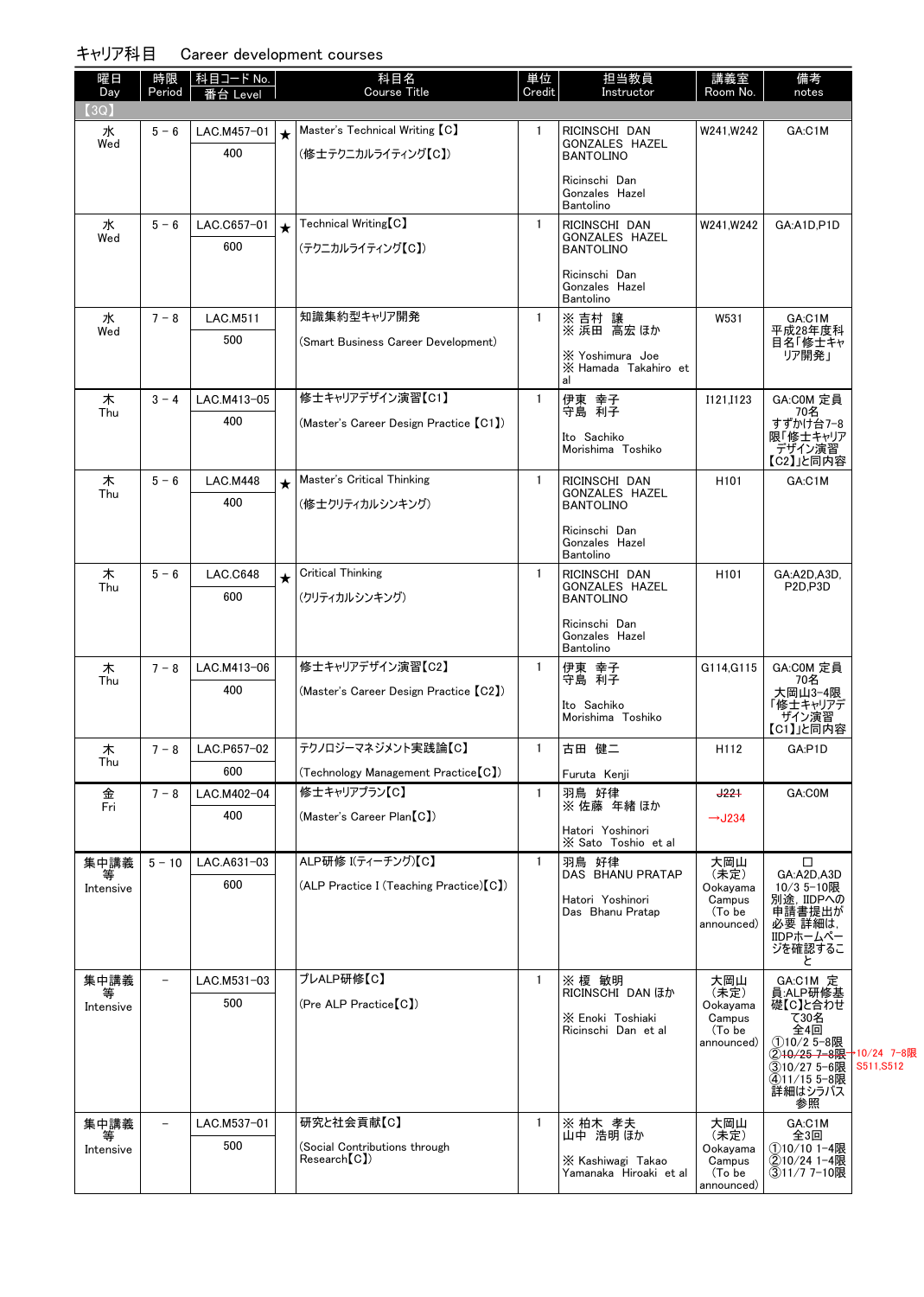| 曜日<br>Day          | 時限                       | │科目コード No.│        |         | 科目名<br><b>Course Title</b>                                   | 単位<br>Credit   | 担当教員                                    | 講義室<br>Room No.  | 備考                                                 |                  |
|--------------------|--------------------------|--------------------|---------|--------------------------------------------------------------|----------------|-----------------------------------------|------------------|----------------------------------------------------|------------------|
| $\left( 3Q\right)$ | Period                   | ≸台 Level           |         |                                                              |                | Instructor                              |                  | notes                                              |                  |
| 集中講義               | $\overline{\phantom{a}}$ | LAC.A621-03        |         | ALP研修基礎【C】                                                   | $\mathbf{1}$   | ※ 榎 敏明                                  | 大岡山              | GA:A1D 定員:                                         |                  |
| Intensive          |                          | 600                |         | (ALP Introduction [C])                                       |                | <b>RICINSCHI DAN ほか</b>                 | (未定)<br>Ookayama | プレALP研修<br>【C】と合わせて                                |                  |
|                    |                          |                    |         |                                                              |                | X Enoki Toshiaki<br>Ricinschi Dan et al | Campus<br>(To be | 30名<br>全4回 ①10/2                                   |                  |
|                    |                          |                    |         |                                                              |                |                                         | announced)       | $5 - 8 \times 2 + 6 \times 25$<br>$7 - 8 + 310/27$ | (2)10/24<br>7-8限 |
|                    |                          |                    |         |                                                              |                |                                         |                  | 5-6限 411/15<br>5-8限                                | S511,S512        |
| インターン              |                          | LAC.P632-03        |         | PLP研修【C】                                                     | $\mathbf{1}$   | 古田 健二                                   |                  | GA:P2D,P3D                                         |                  |
| シップ<br>Internship  |                          | 600                |         | (PLP Practice【C】)                                            |                | Furuta Kenji                            |                  | 詳細は. IIDP<br>ホームページを                               |                  |
| [4Q]               |                          |                    |         |                                                              |                |                                         |                  | 確認すること                                             |                  |
| 未定                 |                          | LAC.A635-04        |         | ALP研修 II(海外研修)【D】                                            | $\mathbf{1}$   | 羽鳥 好律                                   |                  | GA:A2D,A3D                                         |                  |
| To be<br>announced |                          | 600                |         | (ALP Practice II (Overseas Training) [D])                    |                | Hatori Yoshinori                        |                  | 別途, IIDPへの<br>申請書提出が                               |                  |
|                    |                          |                    |         |                                                              |                |                                         |                  | 必要 詳細は,<br>IIDPホームペー                               |                  |
|                    |                          |                    |         |                                                              |                |                                         |                  | ジを確認するこ                                            |                  |
| 未定                 |                          | LAC.P661-04        |         | リカレント教育発展研修1【D】                                              | $\mathbf{1}$   | 古田 健二                                   |                  | と<br>GA:P0D,P1D,                                   |                  |
| To be<br>announced |                          | 600                |         | (Recurrent Program Advanced Practice                         |                | Furuta Kenji                            |                  | P2D,P3D 必要<br>な単位数に見                               |                  |
|                    |                          |                    |         | 1(D)                                                         |                |                                         |                  | 合うだけの成果<br>を得ることができ                                |                  |
|                    |                          |                    |         |                                                              |                |                                         |                  | るQに, 対応す<br>る科目を申告す                                |                  |
|                    |                          |                    |         |                                                              |                |                                         |                  | ること                                                |                  |
| 未定<br>To be        | $\overline{\phantom{0}}$ | LAC.P662-04        |         | リカレント教育発展研修2【D】                                              | $\overline{2}$ | 古田 健二                                   |                  | GA:P0D,P1D,<br>P2D,P3D 必要                          |                  |
| announced          |                          | 600                |         | (Recurrent Program Advanced Practice)<br>2[D])               |                | Furuta Kenji                            |                  | な単位数に見<br>合うだけの成果                                  |                  |
|                    |                          |                    |         |                                                              |                |                                         |                  | を得ることができ<br>るQに, 対応す                               |                  |
|                    |                          |                    |         |                                                              |                |                                         |                  | る科目を申告す                                            |                  |
| 未定                 |                          | LAC.P663-04        |         | リカレント教育発展研修3【D】                                              | 3              | 古田 健二                                   |                  | ること<br>GA:P0D,P1D,                                 |                  |
| To be<br>announced |                          | 600                |         | (Recurrent Program Advanced Practice                         |                | Furuta Kenji                            |                  | P2D,P3D 必要<br>な単位数に見                               |                  |
|                    |                          |                    |         | 3(D)                                                         |                |                                         |                  | 合うだけの成果<br>を得ることができ                                |                  |
|                    |                          |                    |         |                                                              |                |                                         |                  | るQに, 対応す<br>る科目を申告す                                |                  |
|                    |                          |                    |         |                                                              |                |                                         |                  | ること                                                |                  |
| 未定<br>To be        | $\overline{\phantom{a}}$ | LAC.P664-04        |         | リカレント教育発展研修4【D】                                              | 4              | 古田 健二                                   |                  | GA:P0D,P1D,<br>P2D,P3D 必要                          |                  |
| announced          |                          | 600                |         | (Recurrent Program Advanced Practice<br>4[D])                |                | Furuta Kenji                            |                  | な単位数に見<br>合うだけの成果                                  |                  |
|                    |                          |                    |         |                                                              |                |                                         |                  | を得ることができ<br>るQに, 対応す                               |                  |
|                    |                          |                    |         |                                                              |                |                                         |                  | る科目を申告す<br>ること                                     |                  |
| 月                  | $7 - 8$                  | LAC.M525-02        |         | 技術者の倫理(修士)【D】                                                | $\mathbf{1}$   | 古田 健二                                   | H <sub>121</sub> | GA:COM,C1M                                         |                  |
| Mon                |                          | 500                |         | (Ethics of Engineers (Master Course)【D】)                     |                | ※ 中村 昌允                                 |                  |                                                    |                  |
|                    |                          |                    |         |                                                              |                | Furuta Kenji                            |                  |                                                    |                  |
| 水<br>Wed           | $3 - 4$                  | LAC.C602-03<br>600 |         | 博士キャリアプラン【D】                                                 | $\mathbf{1}$   | 羽鳥 好律                                   | J233             | GA:A0D,P0D                                         |                  |
| 水                  | $5 - 6$                  | LAC.M457-02        |         | (Doctoral Career Plan [D])<br>Master's Technical Writing [D] | $\mathbf{1}$   | Hatori Yoshinori<br>RICINSCHI DAN       | G321, G324       | GA:C1M                                             |                  |
| Wed                |                          | 400                | $\star$ | (修士テクニカルライティング【D】)                                           |                | GONZALES HAZEL<br><b>BANTOLINO</b>      |                  |                                                    |                  |
|                    |                          |                    |         |                                                              |                |                                         |                  |                                                    |                  |
|                    |                          |                    |         |                                                              |                | Ricinschi Dan<br>Gonzales Hazel         |                  |                                                    |                  |
| 水                  | $5 - 6$                  | LAC.C657-02        |         | Technical Writing [D]                                        | $\mathbf{1}$   | Bantolino<br>RICINSCHI DAN              | G321, G324       | GA:A1D,P1D                                         |                  |
| Wed                |                          | 600                |         | (テクニカルライティング【D】)                                             |                | GONZALES HAZEL<br><b>BANTOLINO</b>      |                  |                                                    |                  |
|                    |                          |                    |         |                                                              |                | Ricinschi Dan                           |                  |                                                    |                  |
|                    |                          |                    |         |                                                              |                | Gonzales Hazel                          |                  |                                                    |                  |
| 水                  | $5 - 6$                  | LAC.P654-01        |         | グローバル企業の研究開発実践論 II 【J】                                       | $\mathbf{1}$   | Bantolino<br>古田 健二                      | J232             | GA:P1D                                             |                  |
| Wed                |                          | 600                |         | (R&D Activities of Global companies                          |                | ※池上 徹ほか                                 |                  | 同内容で、 英語<br>クラス【E】も開講                              |                  |
|                    |                          |                    |         | II(J)                                                        |                | Furuta Kenii<br>X Ikegami Toru et al    |                  |                                                    |                  |
|                    |                          |                    |         |                                                              |                |                                         |                  |                                                    |                  |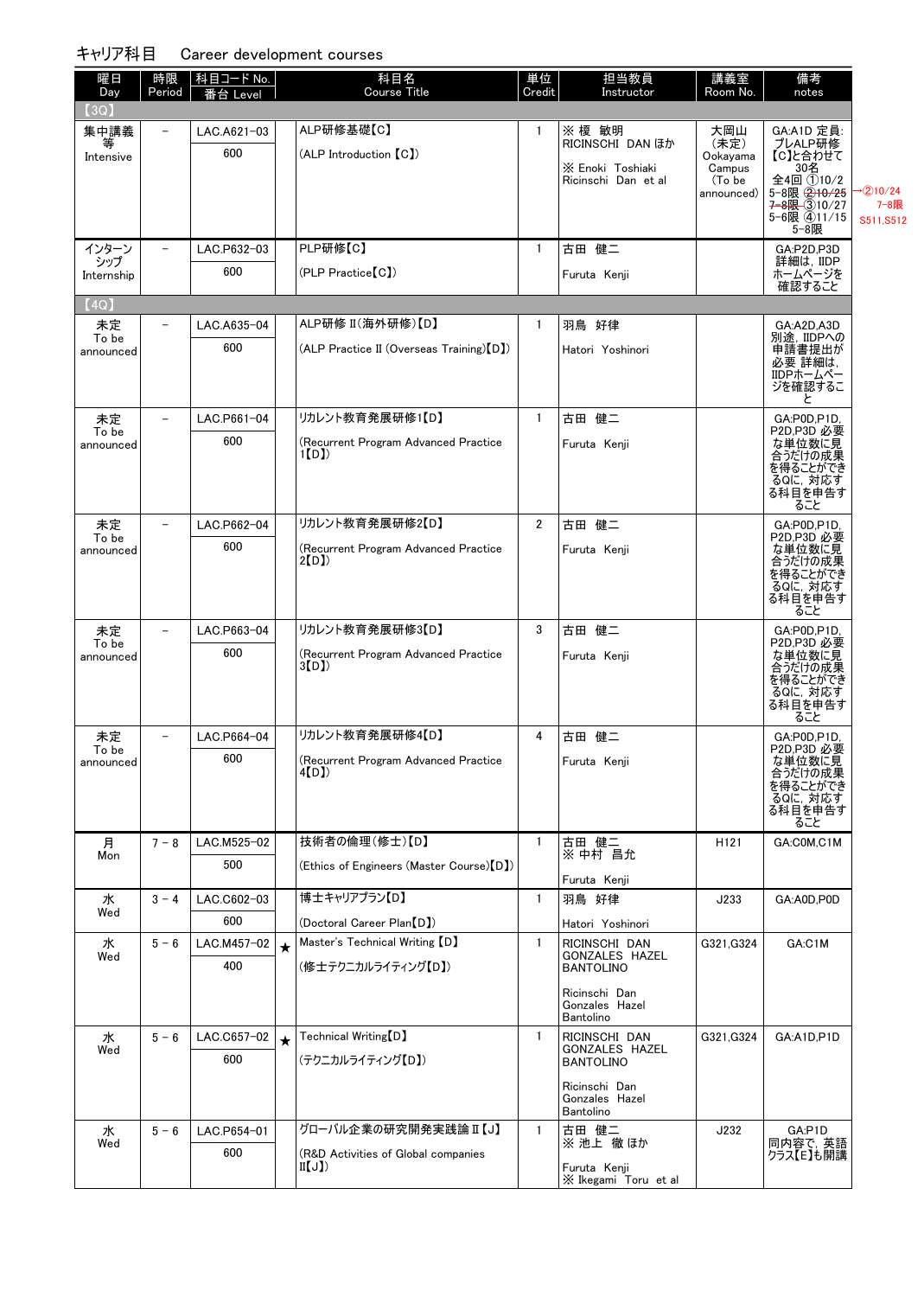| 曜日<br>Day      | 時限<br>Period             | 科目コード <u>No.</u>   |            | 科目名<br><b>Course Title</b>                                          | 単位<br>Credit | 担当教員<br>Instructor                      | 講義室<br>Room No.        | 備考<br>notes                  |
|----------------|--------------------------|--------------------|------------|---------------------------------------------------------------------|--------------|-----------------------------------------|------------------------|------------------------------|
| (4Q)           |                          | _evel              |            |                                                                     |              |                                         |                        |                              |
| 水              | $7 - 8$                  | LAC.M521-02        |            | 科学者の倫理(修士)【D】                                                       | $\mathbf{1}$ | 札野 順                                    | J221, J231             | GA:C0M,C1M                   |
| Wed            |                          | 500                |            | (Ethics of Scientists (Master Course)【D】)                           |              | 羽鳥 好律                                   |                        |                              |
|                |                          |                    |            |                                                                     |              | Fudano Jun<br>Hatori Yoshinori          |                        |                              |
| 水<br>Wed       | $7 - 8$                  | LAC.P654-02        | $\bigstar$ | $R&D$ Activities of Global companies II $[E]$                       | $\mathbf{1}$ | 古田 健二<br>※ 池上 徹 ほか                      | J232                   | GA:P1D<br>同内容で, 日本           |
|                |                          | 600                |            | (グローバル企業の研究開発実践論 II 【E】)                                            |              | Furuta Kenii                            |                        | 語クラス【J】も開<br>講               |
|                |                          |                    |            |                                                                     |              | X Ikegami Toru et al                    |                        |                              |
| 木<br>Thu       | $3 - 4$                  | LAC.M413-07        |            | 修士キャリアデザイン演習【D1】                                                    | $\mathbf{1}$ | 伊東 幸子<br>守島 利子                          | I121, I123             | GA:C0M<br>定員70名 すず           |
|                |                          | 400                |            | (Master's Career Design Practice 【D1】)                              |              | Ito Sachiko                             |                        | かけ台7-8限<br>「修士キャリアデ          |
|                |                          |                    |            |                                                                     |              | Morishima Toshiko                       |                        | ザイン演習<br>【D2】」と同内容           |
| 木              | $7 - 8$                  | LAC.M413-08        |            | 修士キャリアデザイン演習【D2】                                                    | $\mathbf{1}$ | 伊東 幸子                                   | G114, G115             | GA:COM 定員                    |
| Thu            |                          | 400                |            | (Master's Career Design Practice【D2】)                               |              | 守島 利子                                   |                        | 70名<br>大岡山3-4限               |
|                |                          |                    |            |                                                                     |              | Ito Sachiko<br>Morishima Toshiko        |                        | 「修士キャリアデ<br>ザイン演習            |
| 集中講義           | $5 - 10$                 | LAC.A631-04        |            | ALP研修 I(ティーチング)【D】                                                  | $\mathbf{1}$ | 羽鳥 好律                                   | すずかけ台                  | 【D1】」と同内容<br>□               |
| 等              |                          | 600                |            | (ALP Practice I (Teaching Practice)[D])                             |              | <b>DAS BHANU PRATAP</b>                 | (未定)                   | GA:A2D,A3D<br>12/4 5-10限     |
| Intensive      |                          |                    |            |                                                                     |              | Hatori Yoshinori                        | Suzukakeda<br>i Campus | 別途, IIDPへの                   |
|                |                          |                    |            |                                                                     |              | Das Bhanu Pratap                        | (To be<br>announced)   | 申請書提出が<br>必要 詳細は,            |
|                |                          |                    |            |                                                                     |              |                                         |                        | IIDPホームペー<br>ジを確認するこ         |
| 集中講義           |                          | LAC.M403-02        | $\star$    | Strategies for Balancing Career,                                    | $\mathbf{1}$ | 羽鳥 好律                                   | すずかけ台                  | と<br>GA:COM                  |
| 等<br>Intensive |                          | 400                |            | Personality and Lifestyle (Master<br>$\text{Course}(\mathsf{D})$    |              | <b>RICINSCHI DAN ほか</b>                 | (未定)<br>Suzukakeda     | 全3回<br>①12/11 3-8限           |
|                |                          |                    |            | (キャリア、パーソナリティ、ライフスタイルのバラ                                            |              | Hatori Yoshinori<br>Ricinschi Dan et al | i Campus<br>(To be     | ②12/12 5-8限<br>③12/15 5-8限   |
|                |                          |                    |            | ンス戦略(修士)【D】)                                                        |              |                                         | announced)             | 詳細は, IIDP<br>ホームページ.         |
|                |                          |                    |            |                                                                     |              |                                         |                        | ocw-iを確認す<br>ること             |
| 集中講義           |                          | LAC.M531-04        |            | プレALP研修【D】                                                          | $\mathbf{1}$ | ※ 榎 敏明                                  | すずかけ台                  | GA:C1M 定                     |
| Intensive      |                          | 500                |            | (Pre ALP Practice【D】)                                               |              | <b>RICINSCHI DAN ほか</b>                 | (未定)<br>Suzukakeda     | 員:ALP研修基<br>礎【D】と合わせ         |
|                |                          |                    |            |                                                                     |              | X Enoki Toshiaki<br>Ricinschi Dan et al | i Campus<br>(To be     | て30名<br>全3回 ①12/21           |
|                |                          |                    |            |                                                                     |              |                                         | announced)             | 5-8限 (2)1/16<br>5-8限 ③1/29   |
|                |                          |                    |            |                                                                     |              |                                         |                        | 5-8限<br>詳細はシラバス              |
| 集中講義           |                          | LAC.M537-02        |            | 研究と社会貢献【D】                                                          | $\mathbf{1}$ | ※ 柏木 孝夫                                 | すずかけ台                  | 参照<br>GA:C1M                 |
|                |                          | 500                |            | (Social Contributions through                                       |              | 山中 浩明 ほか                                | (未定)<br>Suzukakeda     | 全3回<br>①12/5 1-4限            |
| Intensive      |                          |                    |            | Research(DI)                                                        |              | X Kashiwagi Takao                       | i Campus<br>(To be     | ②12/191-4限<br>③1/9 7-10限     |
|                |                          |                    |            |                                                                     |              | Yamanaka Hiroaki etal                   | announced)             |                              |
| 集中講義           |                          | LAC.A621-04        |            | ALP研修基礎【D】                                                          | $\mathbf{1}$ | ※ 榎 敏明<br><b>RICINSCHI DAN ほか</b>       | すずかけ台<br>(未定)          | GA:A1D 定員:<br>プレALP研修        |
| Intensive      |                          | 600                |            | (ALP Introduction (D))                                              |              | X Enoki Toshiaki                        | Suzukakeda<br>i Campus | 【D】と合わせて<br>30名              |
|                |                          |                    |            |                                                                     |              | Ricinschi Dan et al                     | (To be<br>announced)   | 全3回<br>①12/21 5-8限           |
|                |                          |                    |            |                                                                     |              |                                         |                        | ②1/16 5-8限<br>③1/29 5-8限     |
| 集中講義           |                          | <b>LAC.A641</b>    |            | ALP発展研修 I                                                           | 1            | 伊能 教夫                                   | 大岡山                    | GA:A1D,A2D,                  |
| 等<br>Intensive |                          | 600                |            | (ALP Advanced Practice I)                                           |              | 羽鳥 好律                                   | (未定)<br>Ookayama       | A3D 定員10名<br>第1回:11/30       |
|                |                          |                    |            |                                                                     |              | Inou Norio<br>Hatori Yoshinori          | Campus<br>(To be       | 5-6時限<br>第2回:12/14           |
|                |                          |                    |            |                                                                     |              |                                         | announced)             | 5-8時限<br>第3回:12/21           |
|                |                          |                    |            |                                                                     |              |                                         |                        | 5-7時限<br>詳細は, OCW-I          |
|                |                          |                    |            |                                                                     |              |                                         |                        | を確認すること                      |
| 集中講義<br>等      | $\overline{\phantom{0}}$ | LAC.C603-02<br>600 | $\star$    | Strategies for Balancing Career,<br>Personality and Lifestyle $[D]$ | $\mathbf{1}$ | 羽鳥 好律<br><b>RICINSCHI DAN ほか</b>        | すずかけ台<br>(未定)          | GA:A0D.P0D<br>全3回            |
| Intensive      |                          |                    |            | (キャリア、パーソナリティ、ライフスタイルのバラ                                            |              | Hatori Yoshinori                        | Suzukakeda<br>i Campus | (1)12/11 3-8限<br>②12/12 5-8限 |
|                |                          |                    |            | ンス戦略【D】)                                                            |              | Ricinschi Dan et al                     | (To be<br>announced)   | 312/15 5/8限<br>詳細は. IIDP     |
|                |                          |                    |            |                                                                     |              |                                         |                        | ホームページ,<br>ocw-iを確認す         |
|                |                          |                    |            |                                                                     |              |                                         |                        | ること                          |